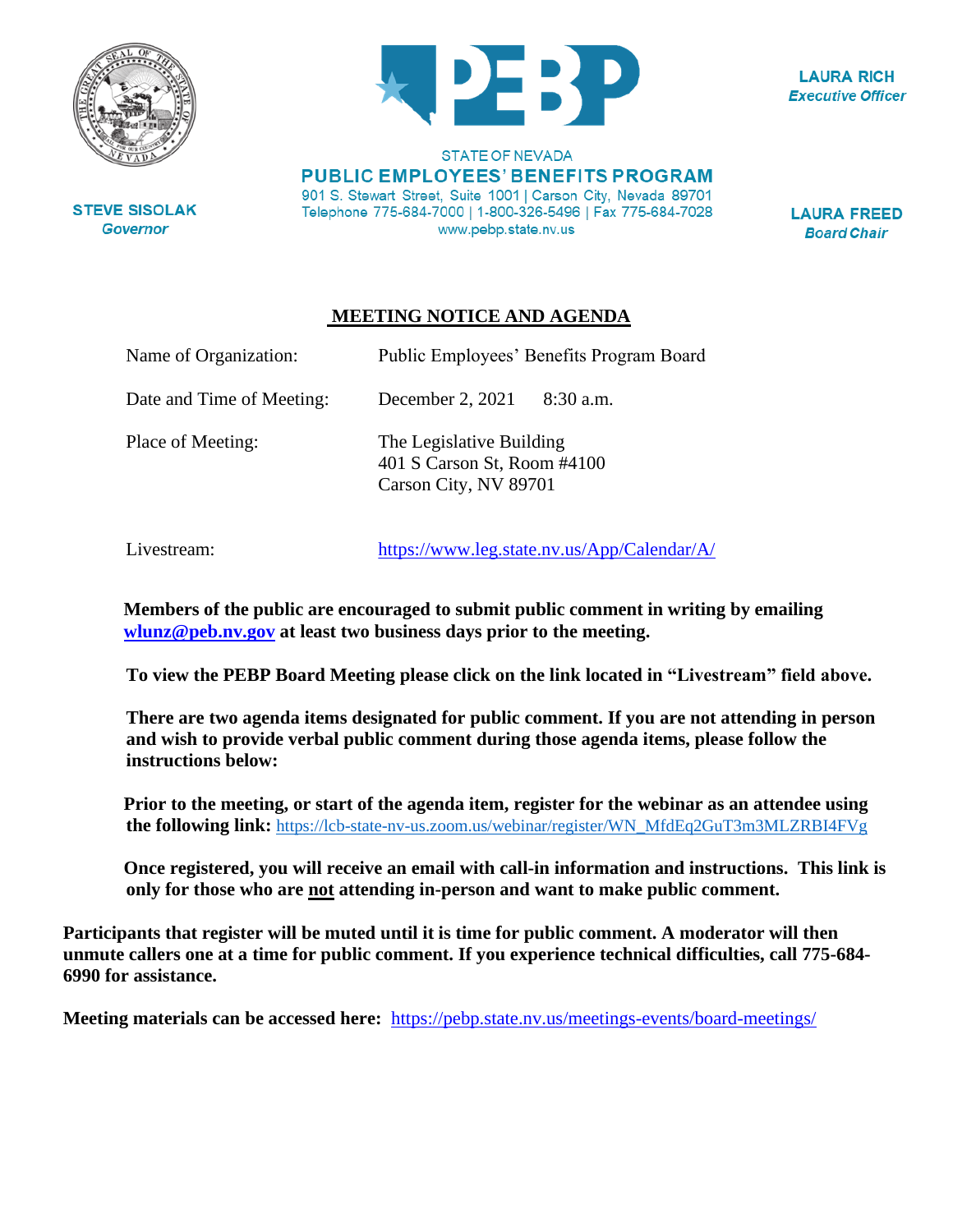## **AGENDA**

## 1. Open Meeting; Roll Call

2. Public Comment

Public comment will be taken during this agenda item. No action may be taken on any matter raised under this item unless the matter is included on a future agenda as an item on which action may be taken. Public comments to the Board will be taken under advisement but will not be answered during the meeting. Comments may be limited to three minutes per person at the discretion of the chairperson. Additional three minute comment periods may be allowed on individual agenda items at the discretion of the chairperson. These additional comment periods shall be limited to comments relevant to the agenda item under consideration by the Board. As noted above, members of the public may make public comment by using the callin number provided above. Persons unable to attend the meeting by telephone and persons whose comments may extend past the three minute time limit may submit their public comment in writing to PEBP Attn: Wendi Lunz 901 S. Stewart St, Suite 1001 Carson City NV 89701, Fax: (775) 684-7028 or wlunz@peb.ny.gov at least two business days prior tothe meeting. Persons making public comment need to state and spell their name for the recordat the beginning of their testimony.

- 3. PEBP Board disclosures for applicable Board meeting agenda items. (Michelle Briggs, Chief Deputy Attorney General) (Information/Discussion)
- 4. Consent Agenda (Laura Freed, Board Chair) (**All Items for Possible Action**)

Consent items will be considered together and acted on in one motion unless an item is removed to be considered separately by the Board.

- 4.1 Approval of Action Minutes from the September 30, 2021 PEBP Board Meeting
- 4.2 PEBP American Rescue Plan Funds Request
- 5. Executive Officer Report (Laura Rich, Executive Officer) (Information/Discussion)
- 6. Presentation and possible action regarding COVID-19 coverage including:
	- 6.1 Possible Restoration of Covid-19 Cost Sharing
	- 6.2 Surveillance Testing Coverage
	- 6.3 Possible Implementation of Covid-19 Premium Surcharges

(Laura Rich, Executive Officer) (**For Possible Action**)

7. Discussion and possible action on potential program design changes for Plan Year 2023 (July 1, 2022 to June 30, 2023). (Laura Rich, Executive Officer) (**For Possible Action**)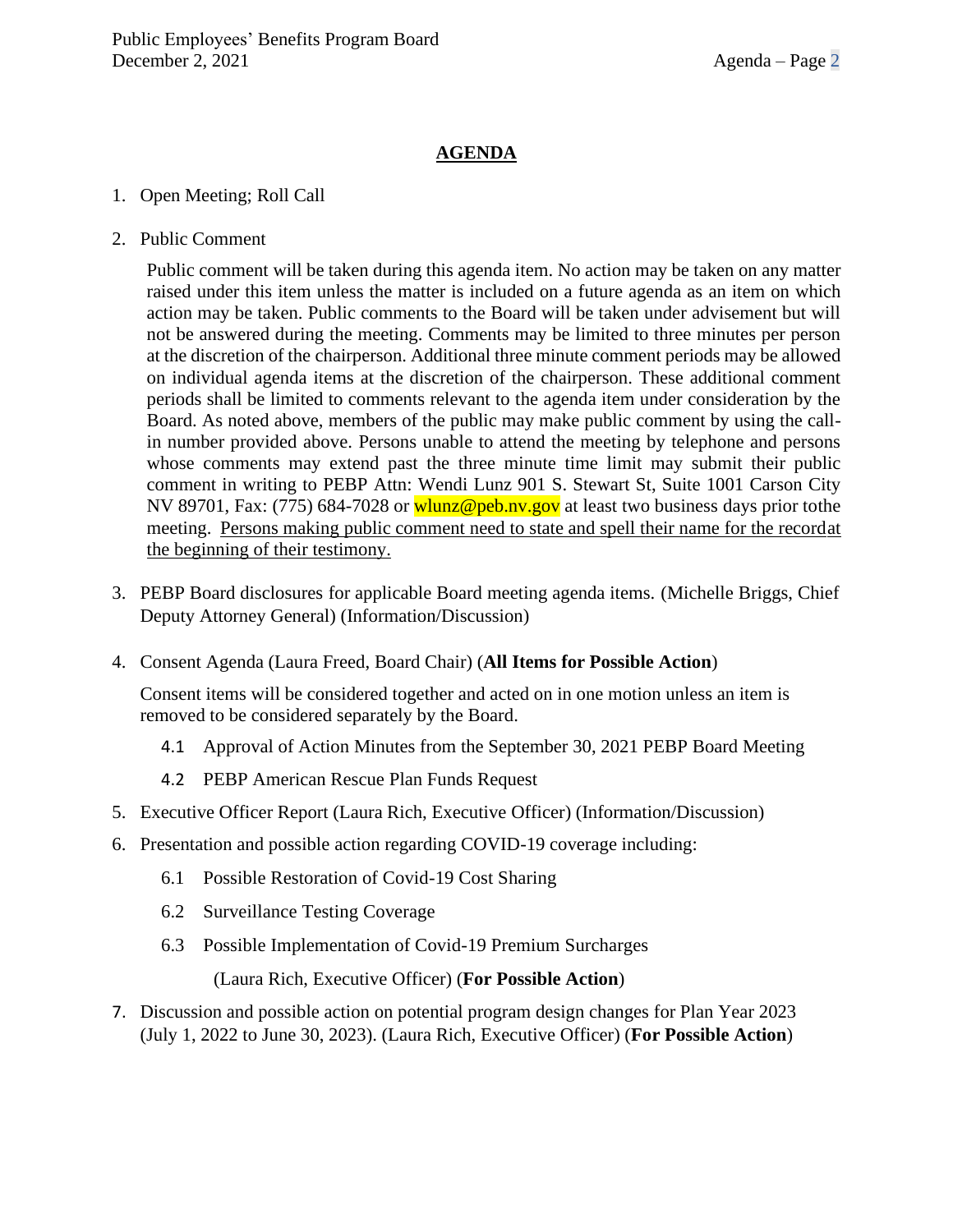- 8. Presentation and possible action on the status and approval of PEBP contracts, contract amendments and solicitations (Cari Eaton, Chief Financial Officer) **(For Possible Action)**
	- 8.1 Contract Overview
	- 8.2 New Contracts
		- 8.2.1 UMR, Inc.
		- 8.2.2 Webster Bank
	- 8.3 Contract Amendments
		- 8.3.1 Aetna Signature Administrators no-cause termination
		- 8.3.2 American Health Holdings, Inc. no-cause termination
		- 8.3.3 AON Consulting
		- 8.3.4 LSI Consulting
	- 8.4 Contract Solicitations
		- 8.4.1 Cancellation of Shopping Comparison Tool solicitation
	- 8.5 Status of Current Solicitations
- 9. Public Comment

Public comment will be taken during this agenda item. Comments may be limited to three minutes per person at the discretion of the chairperson. Persons making public comment need to state and spell their name for the record at the beginning of their testimony.

## 10. Adjournment

The supporting material to this agenda, also known as the Board Packet, is available, at no charge, on the PEBP website at [www.pebp.state.nv.us/meetings-events/board-/meetings](http://www.pebp.state.nv.us/meetings-events/board-/meetings) (under the Board Meeting date referenced above). Contact Wendi Lunz at PEBP, 901 S Stewart Street, Suite 1001, Carson City NV 89701 (775) 684-7020 or (800) 326-5496

An item raised during a report or public comment may be discussed but may not be deliberated or acted upon unless it is on the agenda as an action item.

All times are approximate. The Board reserves the right to take items in a different order or to combine two or more agenda items for consideration to accomplish business in the most efficient manner. The Board may remove an item from the agenda or delay discussion relating to an item on the agenda at any time.

We are pleased to make reasonable efforts to assist and accommodate persons with physical disabilities who wish to participate in the meeting. If special arrangements for the meeting are necessary, please notify the PEBP in writing, at 901 South Stewart Street, Suite 1001, Carson City NV 89701, or call Wendi Lunz at (775) 684-7020 or (800) 326-5496, as soon as possible so that reasonable efforts can be made to accommodate the request.